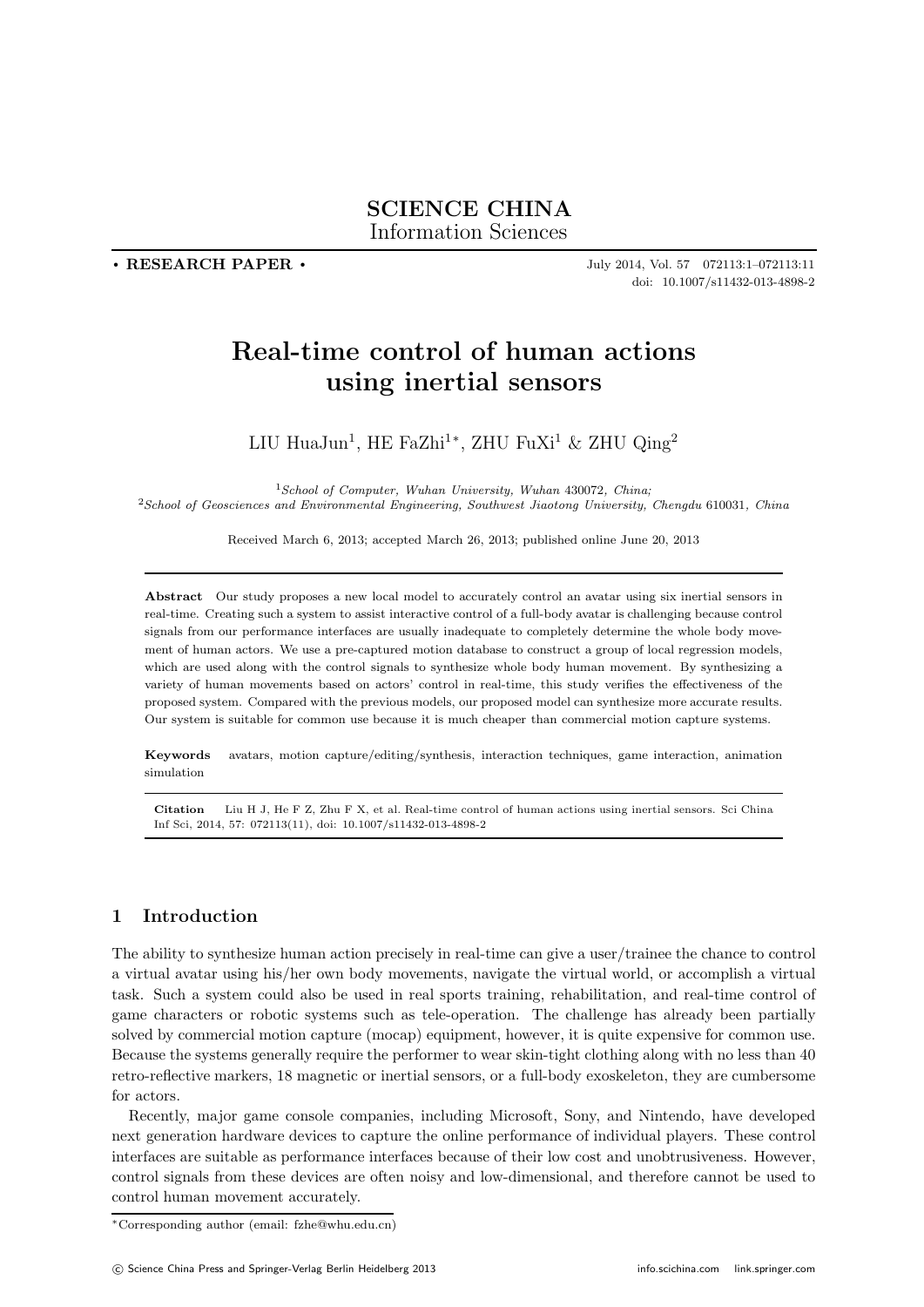



**Figure 1** The actor wearing six sensors to accurately control a virtual character.

This study presents a new approach to performance animation that uses six inertial sensors to create a system to control an entire avatar accurately (see Figure 1). Our system employs inertial sensors because they are low-cost, compact, and highly accurate. However, constructing a performance animation interface is challenging because control signals from the equipment are fairly low-dimensional, and often inadequate for determining the full-body movement of actors. (Usually, more than fifty degrees of freedom (DOF) are used in representing a virtual human character.)

Our approach is to teach an online dynamic model using a pre-captured motion database and employ it to constrain the synthesized pose to look natural. The proposed model predicts the current pose  $q_t$  using its previous *m* poses *q*<sup>t</sup>−1,..., *q*<sup>t</sup>−<sup>m</sup> using a group of mathematical functions. Generally, it is difficult to predict how people move because human action is highly nonlinear. Instead of teaching a global dynamic motion model, which is often not appropriate for modeling the nonlinear properties of complex human movements, this study proposes to construct online local regression models.

While running, we use the K-nearest neighbor search method to find the  $K$  closest sequences that are similar to the recently synthesized poses from the pre-captured database. These examples along with their subsequent poses are employed as training data to obtain a prediction function that finds the relationship between the previous *m* poses and the current pose. At each moment, our system produces a new local model for the next pose. The proposed model is effective for human motion because it takes the heterogeneity of a pre-captured database into full consideration. Using the constrained maximum a posteriori (MAP) inference approach, the problem of online motion reconstruction is formulated using a priori information from online local models together with a likelihood term imposed by the control signals.

## **2 Related work**

• **Performance animation interfaces.** Commercial mocap equipment is one of the most popular technologies used to control a virtual character. The mocap system is based on passive/active optical, exoskeleton, and magnetic sensors, all of which are capable of carrying out real-time capture of an actor's movements. However, the systems are quite expensive when used by large numbers of actors. In addition, they are very complex, cumbersome and tedious, because they require the performer to wear skin-tight clothing along with more than 40 retro-reflective markers which must be carefully positioned, 18 magnetic or inertial sensors, or an exoskeleton.

Synthesizing total character motion using only a few sensors has already been well explored. To control a standing avatar in real-time, Badler [1] proposed the inverse kinematics (IK) method together with four magnetic sensors. To reduce the kinematic redundancy, a heuristic method was used in their approach. In contrast, our study adopts a data-driven approach. Compared to Badler's solution, Semwal [2] used eight magnetic sensors and added an analytic method to the IK technique. Using a foot pressure sensor, Yin [3] created a system that searches and duplicates motion from a prerecorded database. However, the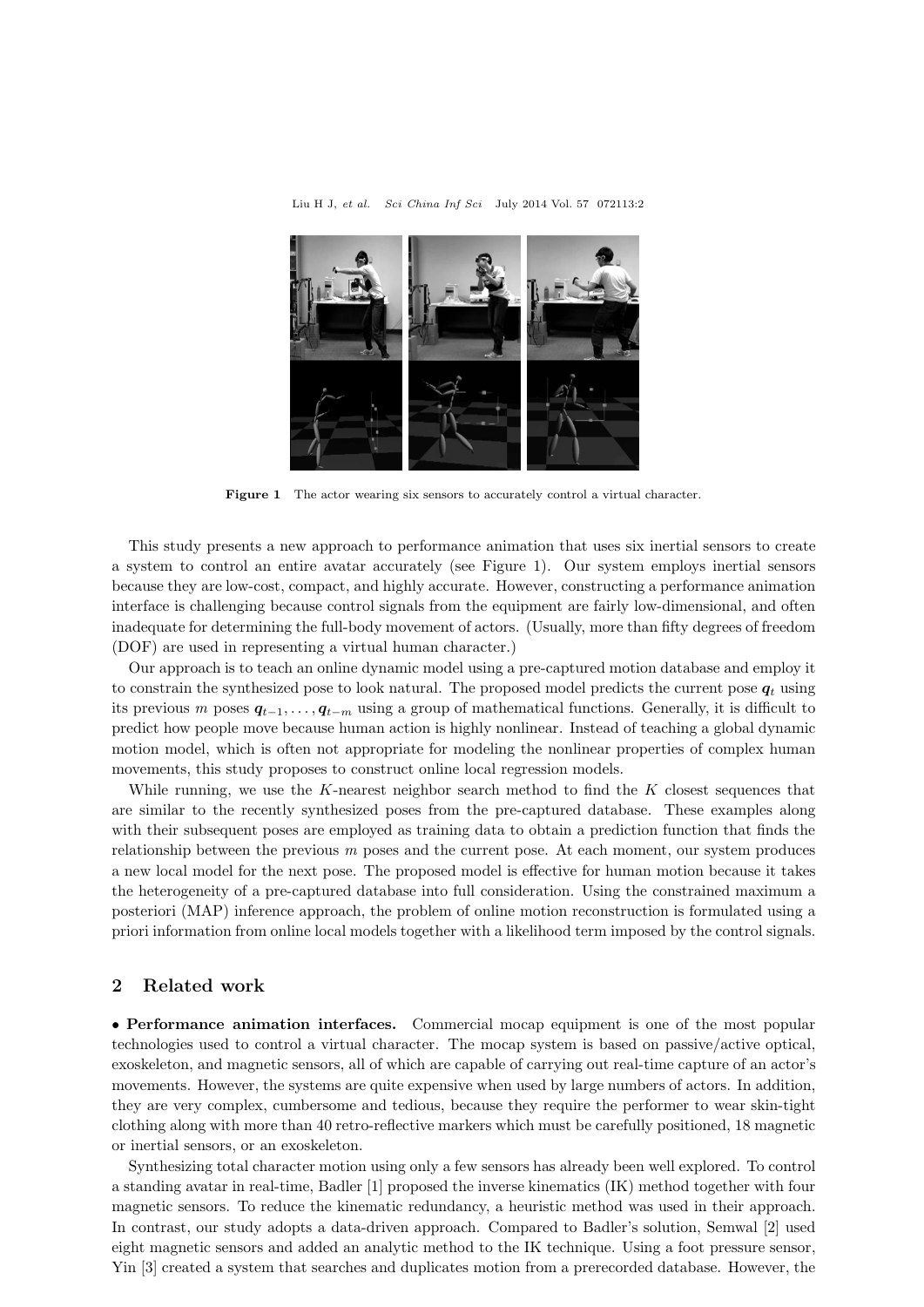method can barely reconstruct whole human movements for a narrow range of motions, and foot pressure sensors cannot provide enough information to synthesize an upper body action accurately. Using five cheap inertial sensors, Slyper's method [4] can control and synthesize upper-body movement. Different from their work, we could control whole body human actions using just six sensors. In addition, we created a group of time-varying local models to constrain and synthesize real-time human motion rather than search for the closest example and implement it. Recently, Ha [5] created a system, which used one foot pressure sensor and Sony PlayStation Move to reconstruct upper-body motion, which was similar to Slyper's method. However, our method can achieve not just upper-body but full-body control. Tautges [6] used accelerometers as signal providing equipment, and his method exceeded space limitations, but accelerometers cannot provide positional information, so the reconstructed results were not natural enough. Compared with our method in this study, their method cannot achieve accurate motion control. Liu [7] reached full-body human motion control using six inertial sensors, however, we used a more powerful model to enable dimensionality reduction and achieve better results. More recently, some researchers developed an accurate human motion control method using depth information provided by a depth camera [8,9], whereas, our interactive human motion control system is based on six inertial sensors. Unlike vision sensors, inertial sensors do not suffer from occlusion problems. In this study, we focus on marker-based approaches.

• **Data-driven animation.** A number of data-driven approaches were developed. Typically, we use three extremely different approaches: interpolating [10–12], motion graph [13–18] and a statistical modeling constraint approach [7, 19–25]. Because the first two approaches cannot achieve real-time requirements, we constructed a statistical dynamic model to predict the current pose using previous synthesized poses. To date, statistical motion models have been widely applied to synthesize realistic human motion. They can be used for inverse kinematics [20], interactively control human action using several retro-reflective markers [19], perturbations of natural-looking human motion [21], using manipulation interfaces to edit human motion [23], using the Gaussian process latent variable model (GPLVM) to synthesize human motion [25], performance animation using a global model [22], real-time motion control using a local principle component regression (PCR) model [7], building physically-valid motion models for human motion synthesis [24], and others.

Among the above-mentioned statistical models, ours is extremely similar to local models constructed in the subspace for online control of human motions [7,19], because all of them were built during runtime and based on training data which were close to the current example. Nevertheless, there is a very important difference. For regression learning approaches, the training data can be divided into two parts: input and output data. The principle component analysis (PCA) model used in [19] only focuses on the dimensionality reduction of the input data, and the PCR model used in [7] focuses on the dimensionality reduction of both the input and output data. However, these two models fail to recognize the projection relationship between the input and output training data. The model we propose in this study estimates an input-output projection with a linear combination of basis regression equations or functions, therefore, it can add more spatial-temporal relationships consistently in a pre-captured database than previous models. Our test in Section 7 shows that the proposed model can synthesize more natural-looking human actions than previous local pose models. In addition, the online local dynamic models make it easier to find suitable structures for high-dimensional global models.

## **3 Overview of performance interface**

Our performance interface automatically transforms control inputs from six inertial sensors into realistic human actions by building sequential local models during runtime and then using them to interpret the performer's action (see Figure 2). Our performance interface includes the following components.

• **Calibration of the local coordinates for sensors and skeletal sizing.** A calibration step is implemented for two reasons: one is that different actors have different skeletal size; the other is that for the same user, the way he/she wears the sensors may vary, so our system needs to map the coordinates of each sensor to the control coordinates of the user's body. Thus, a new calibration approach is introduced,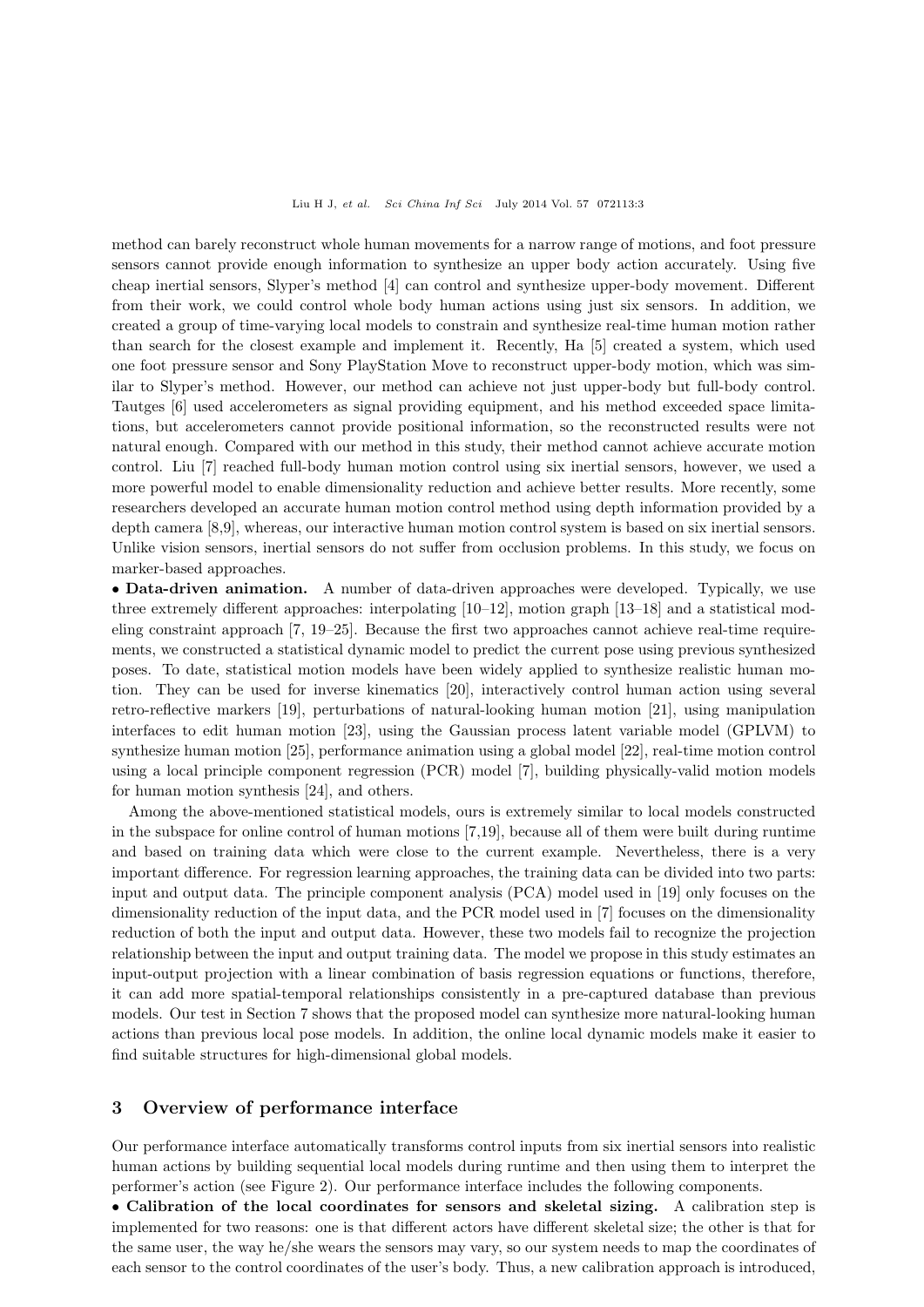

**Figure 2** System overview. An actor wearing six inertial sensors performs the desired motions using the InterSense IS-900 system. The motion performance step automatically reconstructs the 3D orientation and position of each sensor for every time step in real-time. While running, the performance interface automatically transforms control signals into high quality human motion using a motion database.



**Figure 3** Sensors for our avatar control system.

which is robust to both different users and various sensor placements. Our performance interface requires the user to wear six inertial sensors on his/her head, center of torso, both hands and both ankles for performance-driven animation, as shown in Figure 3. By guiding the user to complete eight "calibration" poses, the calibration step can estimate the user's skeletal size and each sensor's local coordinates at the same time.

• **Online modeling of human dynamic behavior.** A novel statistical local model is presented for our online motion synthesis. Our performance interface uses sequential local linear models which are constructed from a pre-captured database to model various human actions on the fly. One advantage of modeling is that our proposed models have the ability to predict the movements of actors in local regions of the configuration space.

• **Online motion reconstruction.** While running, the actor performs the desired motion using six inertial sensors. The global 3D orientations and 3D positions of all sensors are recorded simultaneously using our performance interfaces,  $[c_1, \ldots, c_t]$ . This information is useful because it describes the trajectories of special points and vectors on the body of the avatar. By combining the current control signals  $c_t$ provided by the sensors and the constructed local probabilistic model based on previous *m* reconstructed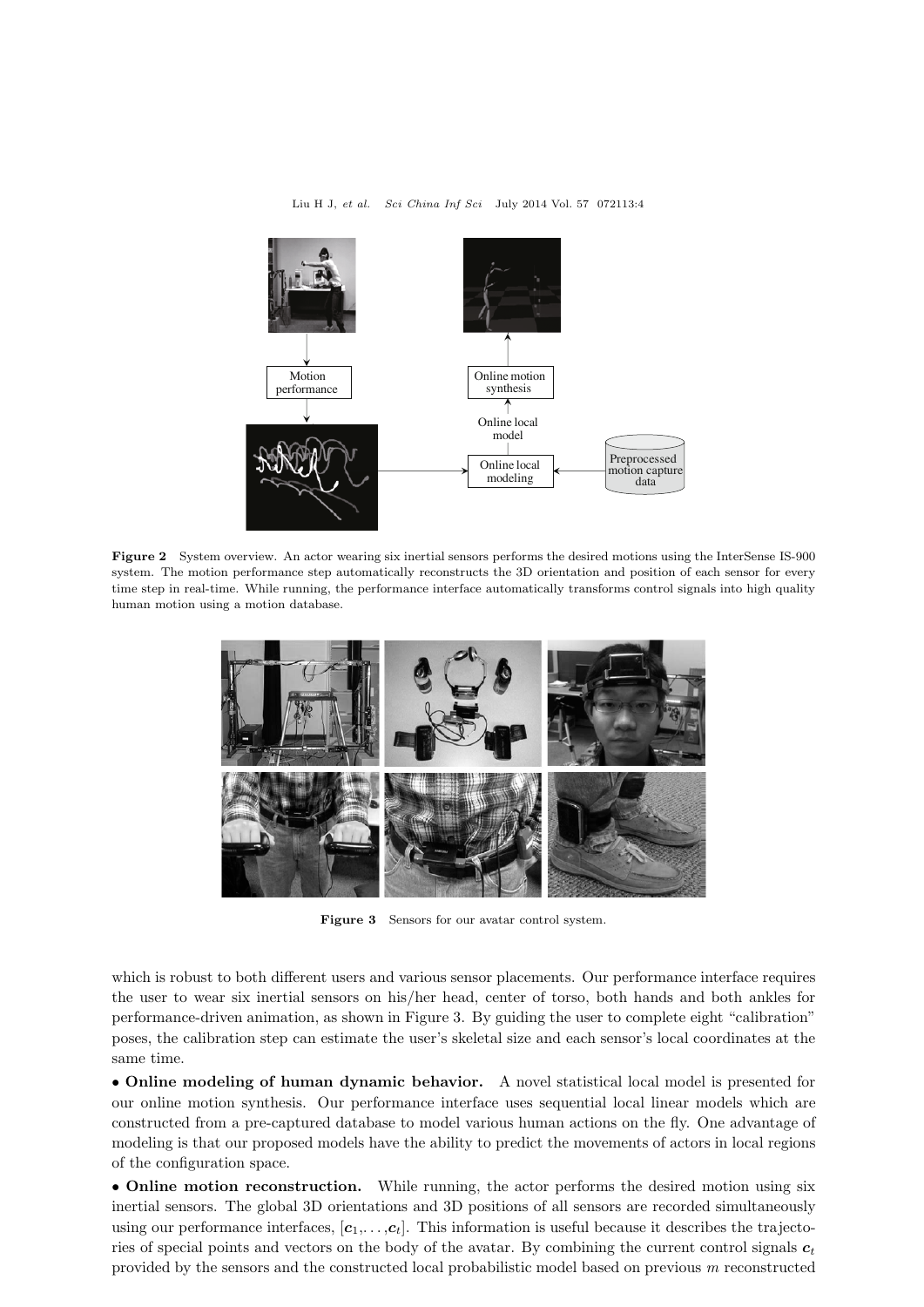poses  $\tilde{Q} = [\tilde{q}_{t-1}, \ldots, \tilde{q}_{t-m}]$ , our system can synthesize the user's pose  $q_t$  in a constrained MAP framework:

$$
\max_{\boldsymbol{q}_t} \Pr\left(\boldsymbol{q}_t|\boldsymbol{c}_t,\tilde{Q}\right) \propto \max_{\boldsymbol{q}_t} \Pr(\boldsymbol{c}_t|\boldsymbol{q}_t) \cdot \Pr\left(\boldsymbol{q}_t|\tilde{Q}\right). \tag{1}
$$

By applying the negative log to the posteriori distribution function  $Pr(q_t|c_t, \tilde{Q})$ , we can convert the constrained MAP problem into an energy minimization problem:

$$
\min_{\boldsymbol{q}_t} \underbrace{-\ln \Pr(\boldsymbol{c}_t | \boldsymbol{q}_t)}_{E_{\text{control}}} + \underbrace{-\ln \Pr(\boldsymbol{q}_t | \tilde{Q})}_{E_{\text{prior}}},
$$
\n(2)

where  $E_{\text{control}}$  is the likelihood term that measures the extent to which the synthesized pose  $q_t$  matches the current signals  $c_t$ , and  $E_{prior}$  is the prior term that describes the prior distribution of human motion. Conceptually, the prior term tests the naturalness of the reconstructed pose.

The calibration step is completed offline, however, the motion modeling and reconstruction process are executed online. In the following sections, we give a detailed description of these three components.

### **4 Calibration of local coordinates for skeletal size and sensors**

An InterSense IS-900 system was used to record 3D orientation/position data of all inertial sensors (40 fps) in real-time from our performance interfaces. The IS-900 processes motion signals from a tracking device to compute 3-DOF orientation and position data, where the orientation data is integrated from magnetometers, gyroscopes, and accelerometers, and the position data is provided by ultrasonic sensors. The calibration step proposed above ensures that the performance interfaces are adequate for various sensor placements and for actors with different skeletal lengthes. Furthermore, the *skeletal size calibration* step aims to calculate the size of the actor's skeleton and the *sensors' local coordinates calibration* step computes each inertial sensor's local coordinates.

Eight "calibration" poses are used for calibration. The interface guides the user to perform the same pose as the green pose (target pose) which is shown on the screen, and the performance interface records the global orientation and location of inertial measurement sensors under these calibration poses (see the accompanying video). To reduce the ambiguity in the process of modeling a human skeleton, a lowdimensional eigen model is built based on data from a human skeleton. All skeletal data in our experiments are from the Carnegie Mellon University (CMU) motion capture database<sup>1)</sup> and are represented in the format of the Acclaim Skeleton File.

The skeletal size is represented by a vector  $s$  which records each bone's length. The vectors  $o_j$  and  $p_i$  which are related to the sensor's local coordinate systems, are used to represent the orientations and positions of the *j*th inertial measurement sensor. The vectors  $q_i$ ,  $i = 1, \ldots, 8$  are used to represent the calibration poses. Hence, we can now solve the nonlinear optimization problem for our calibration step:

$$
\arg\min_{\{\boldsymbol{o}_j\},\{\boldsymbol{p}_j\},\{\lambda_h\},\boldsymbol{s}}\sum_i\sum_j\left\|\boldsymbol{f}(\boldsymbol{s},\boldsymbol{o}_j;\boldsymbol{q}_i)-\boldsymbol{d}_i^j\right\|^2+\left\|\boldsymbol{f}(\boldsymbol{s},\boldsymbol{p}_j;\boldsymbol{q}_i)-\boldsymbol{l}_i^j\right\|^2+\alpha\left\|\boldsymbol{s}-\boldsymbol{e}_0-\sum_{h=1}^H\lambda_h\boldsymbol{e}_h\right\|^2.\tag{3}
$$

In the above formula, given the orientations  $o_j$  and positions  $p_j$  of the *j*th sensors, and the actor's skeletal size,  $s$ , the forward kinematics (FK) function  $f$  calculates the calibration poses' joint angles  $q_i$ , The vectors  $d_i^j$  and  $l_i^j$  are the recorded global directions and locations of the *j*th inertial sensor for the ith calibration pose. The scalar  $\alpha$  weighs the importance of the skeletal model priors learned from the prerecorded data. The vector  $e_0$  is the mean value of skeletal model, and  $e_h$ ,  $h = 1, \ldots, H$  are the eigen vectors. To calculate  $o_j$ ,  $p_j$ , and  $s$ , we run an optimization calculation using the Levenberg-Marquardt algorithm [14].

<sup>1)</sup> http://mocap.cs.cmu.edu.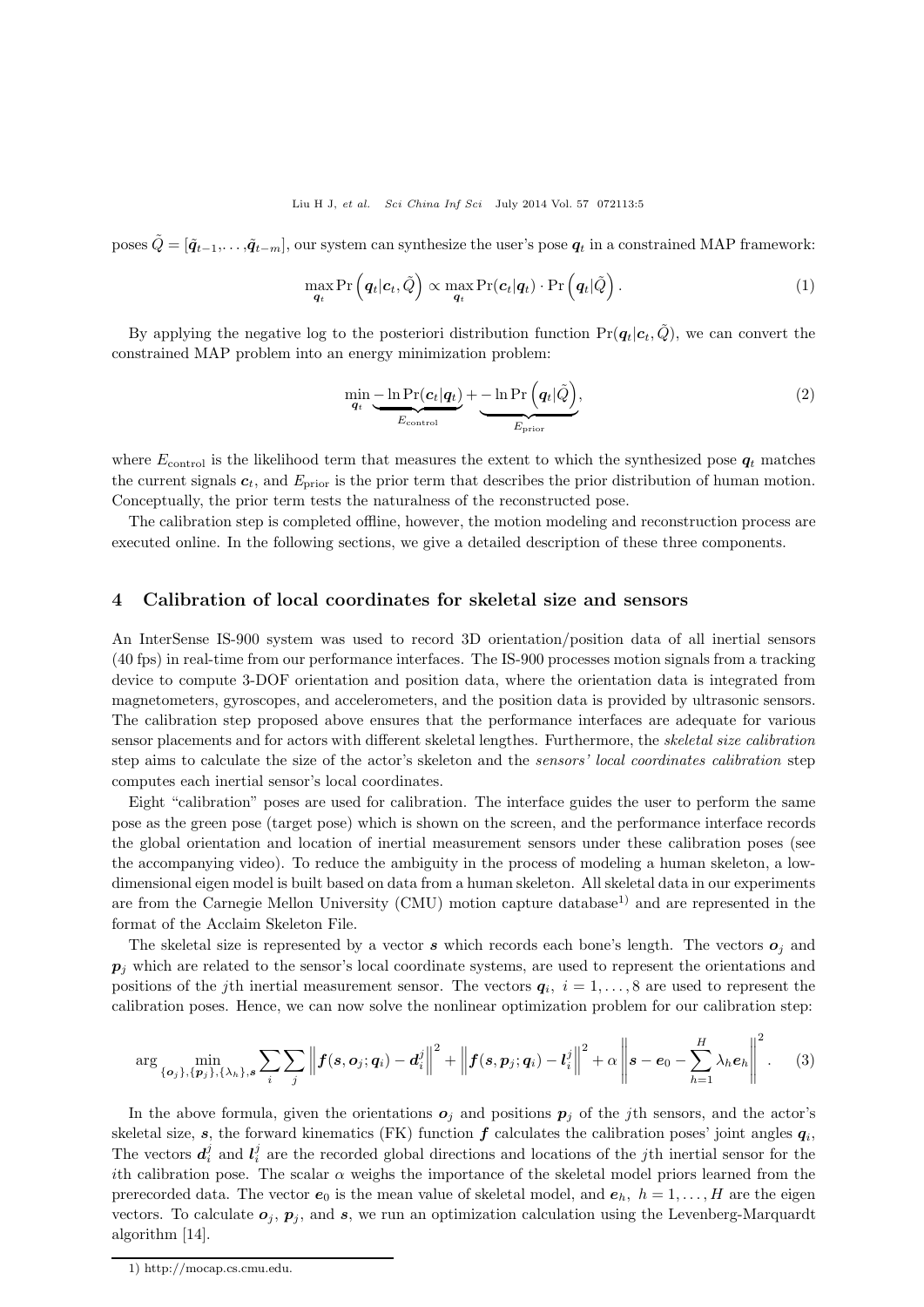Liu H J, *et al. Sci China Inf Sci* July 2014 Vol. 57 072113:6



**Figure 4** The key concept of our online local modeling. The points on the top line are recently reconstructed poses, and the other lines are the *K* motion examples from the motion capture database that are close to the recently reconstructed poses. We establish the relationships for these *K* motion examples and their subsequent poses to predict the next pose on the top line.

## **5 Online modeling of human dynamic behavior**

The motion control problem is definitely challenging because the information from six inertial sensors attached to a user cannot fully constrain a full-body avatar's joint angles, because the control signals are of low-dimensionality while the full-body joint angles are of high-dimensionality. Our approach is to automatically build sequential online local regression models to adequately constrain the synthesized pose within the natural-looking solution space.

We assume human action can be represented by an m-order Markov chain, so the current pose  $q_t$ can be considered to depend only on previous *m* poses:  $Pr(q_t|q_{t-1},...,q_1) = Pr(q_t|q_{t-1},...,q_{t-m})$ . Nevertheless, modeling the dynamic behavior of human motion is difficult because human action is nonlinear, and a global dynamic model may not be sufficient to model complex movement. To solve this problem, sequential local regression models are constructed on the fly to predict how humans move.

To predict the current pose at frame  $t$ , the first step is to search the motion database captured in advance, and find the motion segments closest to the recently constructed motion segment  $\hat{Q}$  =  $[\tilde{q}_{t-1},\ldots,\tilde{q}_{t-m}]$ . The K closest motion segments  $[q_{t_k-1},\ldots,q_{t_k-m}]$ , along with their subsequent poses  $q_{t_k}$ ,  $k = 1, \ldots, K$ , which are then used as training data to learn a prediction function *g* that maps the previous m poses to the current pose, as shown in Figure 4.

Suppose a linear relationship exists between an input joint angle vector  $x = [q_{t-1},...,q_{t-m}]$  and an output joint angle vector  $y = q_t$ . For simplification, the function of the proposed model which is represented using linear regression is

$$
\mathbf{y} = \boldsymbol{\alpha}^{\mathrm{T}} \mathbf{x} + \beta_y,\tag{4}
$$

where the input joint angle  $x$  is an  $m \times D$ -dimensional vector. *D* represents the dimension of the DOF for a human character and  $y$  is the joint angle value for the output. Regression coefficients  $\alpha$  are vectors, and  $\beta_u$  represents a homoscedastic noise variable, which is independent of vector  $\boldsymbol{x}$ . Moreover, given the K motion examples  $\{(\boldsymbol{x}_k; y_k)\}, k = 1, \ldots, K$ , which are similar to the current synthesized poses, and by minimizing the expected error  $E = \sum_{k=1}^{K} ||y_k - \alpha^{\mathrm{T}} x_k||^2$ , we can obtain the coefficients  $\alpha$ :

$$
\alpha = (X^{\mathrm{T}} X)^{-1} X^{\mathrm{T}} y. \tag{5}
$$

The row of the matrix **X** includes the input joint angle vectors  $x_k$ ,  $k = 1, \ldots, K$ , and the K output joint angle values are stacked in vector *y*.

In our implementation, first, we put input motion data  $\boldsymbol{X}$  and output motion data  $\boldsymbol{y}$  together, represented as  $A = [Xy]$ , and principle component analysis is then applied to *A*. Thus, the eigenvectors can be extracted from the covariance matrix  $C = A<sup>T</sup>A$ . Therefore, the principal subspace contains the direction of the joint angle data distribution. When we perform dimensionality reduction, we prove that the directions existing in the input joint angle space have highly predictive values. In our implementation,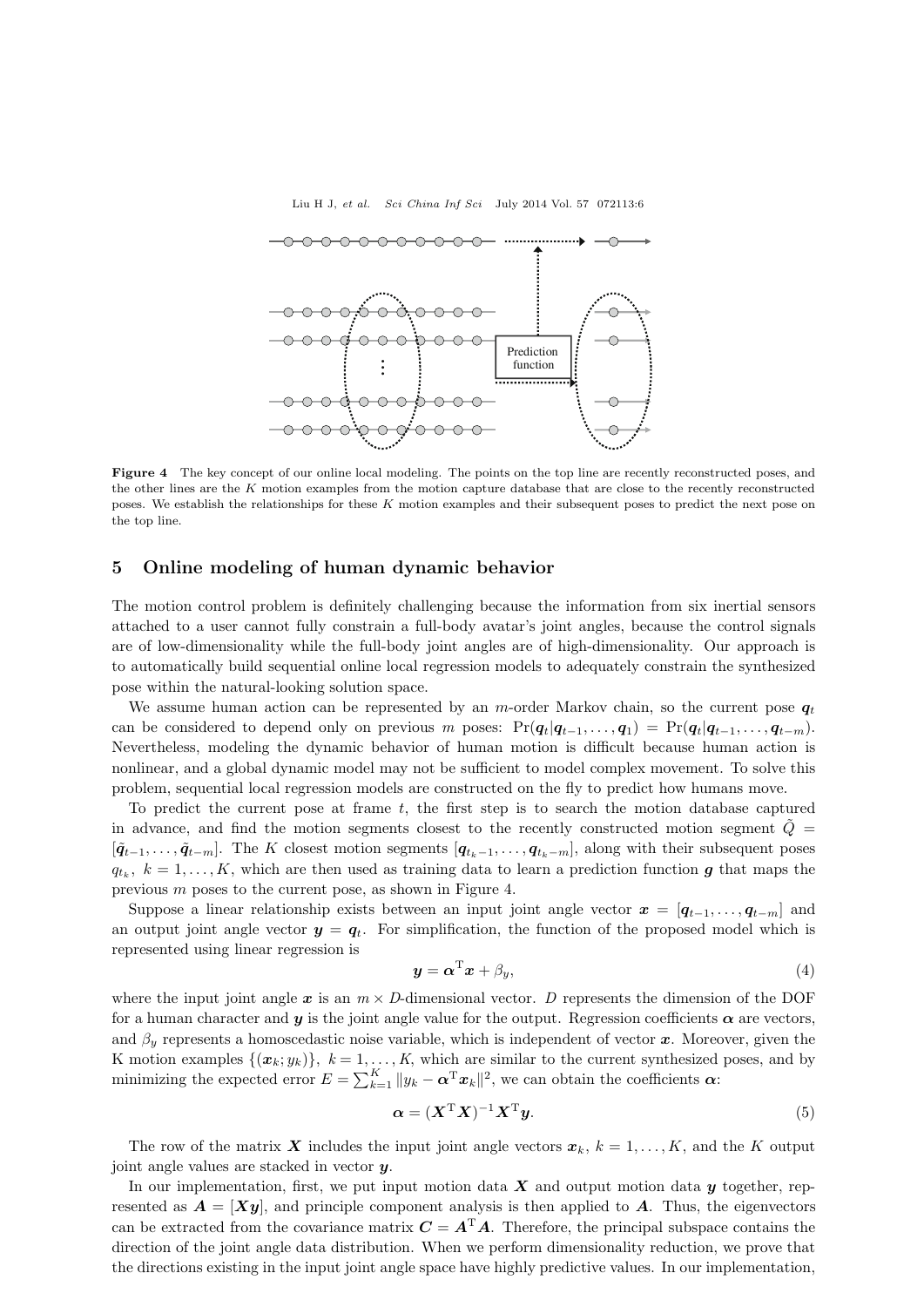by mapping input motion joint angle data as close as possible to the principal subspace, this subspace is directly used for regression operation. We can decompose the eigen vector matrix  $U$  into  $U_x$  and  $U_y$ ,  $U^{\rm T} = [U_x^{\rm T}, U_y^{\rm T}]$ , where  $U_x$  represents the input joint angle space and  $U_y$  represents the output joint angle space. To obtain a mapping relationship from the input to output joint angle spaces, first, we min*imize*  $\|\boldsymbol{x} - \boldsymbol{U}_x \boldsymbol{v}\|^2$  with respect to the value of eigen vector *v*, and can then achieve  $\boldsymbol{v} = (\boldsymbol{U}_x^T \boldsymbol{U}_x)^{-1} \boldsymbol{U}_x \boldsymbol{x}$ , and the output  $y = U_y v$ . Thus we can obtain the regression coefficients

$$
\boldsymbol{\alpha} = \boldsymbol{U}_{y} \left(\boldsymbol{U}_{x}^{\mathrm{T}} \boldsymbol{U}_{x}\right)^{-1} \boldsymbol{U}_{x}.\tag{6}
$$

Because the matrix *U* is orthogonal, it means  $U_x^T U_x + U_y^T U_y = 1$ , and the invertible square matrixes *E* and *S* have the feature:  $(E + USU<sup>T</sup>)<sup>-1</sup> = E<sup>-1</sup> - E<sup>-1</sup>U(S<sup>-1</sup> + U<sup>T</sup>E<sup>-1</sup>U)<sup>-1</sup>U<sup>T</sup>E<sup>-1</sup>$ , so we can obtain a more easy-to-calculate appraoch for the coefficients *α*:

$$
\boldsymbol{\alpha} = \boldsymbol{U}_x \big( \boldsymbol{U}_y^{\mathrm{T}} - \boldsymbol{U}_y^{\mathrm{T}} \big( \boldsymbol{U}_y \boldsymbol{U}_y^{\mathrm{T}} - \mathbf{I} \big)^{-1} \boldsymbol{U}_y \boldsymbol{U}_y^{\mathrm{T}} \big). \tag{7}
$$

Suppose there exists a Gaussian distributed noise variable  $\beta_y$ , its standard deviation  $\sigma$  can be estimated by  $y_k - \alpha x_k$ ,  $k = 1, \ldots, K$ . In our experiment, a predicted function for each DOF of the synthesized pose is constructed, therefore, to predict the *d*th DOF of the pose, we can describe our local regression model as

$$
q_{t,d} = \alpha_d^{\mathrm{T}} \tilde{Q} + N(0, \sigma_d), \tag{8}
$$

where  $q_{t,d}$ ,  $\sigma_d$  are scalars,  $q_{t,d}$  represents the *d*th DOF of the *t*<sup>th</sup> frame pose, and  $\sigma_d$  represents the standard deviation for the *d*th prediction function.  $\alpha_d$ ,  $\tilde{Q}$  are vectors,  $\alpha_d$  are the regression coefficients for dth DOF, and  $\tilde{Q}$  are the reconstructed poses before current synthesized pose.

## **6 Online motion synthesis**

In this section, we solve the problem of how to synthesize sequential poses from the control information provided by six inertial sensors. During runtime, our performance animation system automatically combines the control signals and online local regression models, and synthesizes a performer's poses frame by frame.

#### **6.1 Control stability**

The stability of our control system is very important. However, the control signals  $c_t$  provided by inertial sensors might change because of Gaussian noise. Suppose  $\sigma$  is the standard normal distribution, the control term of sensors can be defined as

$$
E_{\text{control}} = -\ln \Pr(c_t|\boldsymbol{q}_t) \propto \frac{\|\boldsymbol{f}(\boldsymbol{q}_t;\tilde{\boldsymbol{s}},\boldsymbol{L}) - \boldsymbol{c}_t\|^2}{2\pi\sigma^2},\tag{9}
$$

where  $q_t$ ,  $\tilde{s}$ ,  $L$ ,  $c_t$  are vectors,  $q_t$  is the synthesized pose,  $\tilde{s}$  is the avatar's skeletal size,  $L$  are the inertial sensors' local coordinates, and  $c_t$  are the observation data provided by sensors. The FK function  $f$ calculates the global coordinate values for the current pose.

There exist outliers in control signals provided by inertial sensors, especially for the positional data. Because of the ultrasonic sensors and the occlusion problems, the positional data may be destroyed by outliers, missing data and error accumulation. Focusing on these problems, we adopt the Lorentzian robust estimator to filter the noise data. Thus the matching cost term can be defined as follows:

$$
\rho(e) = \log\left(1 + \frac{e^2}{2\sigma^2}\right),\tag{10}
$$

where *e* is the distance value between the predicted signals and the observation signals, and the parameter  $\sigma$  is for the robust estimator.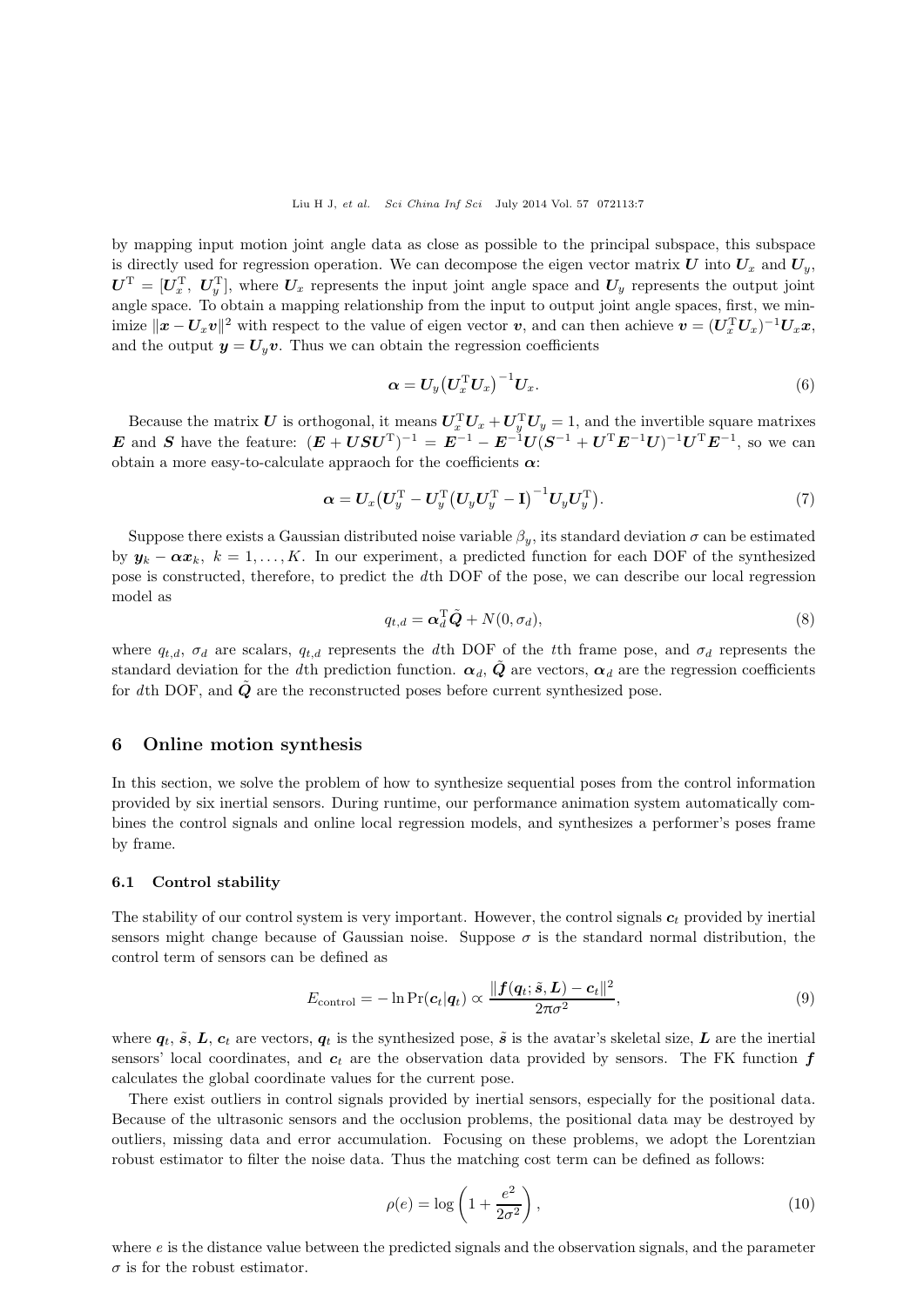#### **6.2 Motion priors**

We use the prior term to constrain the synthesized motion to meet the probabilistic distribution up to similar motion data in the local region. In our animation system, the prior term is defined as follows:

$$
\Pr(\boldsymbol{q}_t|\tilde{\boldsymbol{Q}}) \propto \prod_{d=1}^{D} \exp\left(-\frac{(q_{t,d} - \boldsymbol{\alpha}_d^{\mathrm{T}} \tilde{\boldsymbol{Q}})^2}{2\pi \sigma_d^2}\right).
$$
\n(11)

where  $q_{t,d}, d = 1, \ldots, D$  is the *d*th DOF of the current pose  $q_t$ .  $\alpha_d$  and  $\sigma_d$  are the regression coefficients and standard deviation of the *d*th prediction model. The vector  $\tilde{Q}$  sequentially records the *m* previous synthesized poses  $[\tilde{q}_{t-1}, \ldots, \tilde{q}_{t-m}].$ 

We can obtain the following energy formulation by minimizing the negative log of  $Pr(q_t|\tilde{Q})$ :

$$
E_{\text{prior}} = \sum_{d} \frac{(q_{t,d} - \alpha_d^{\text{T}} \tilde{Q})^2}{2\pi\sigma_d^2}.
$$
\n(12)

#### **6.3 Implementation details**

We adopted gradient-based optimization using the Levenberg-Marquardt method<sup>2)</sup> for the objective function which is defined in (2), and used the most similar motion example which already exists in the database to initialize the optimization. Because of a good initialization, the optimization converged quickly. The computational efficiency of our animation system mainly relies on the searching scope in the motion databases, so we accelerated the process for the  $K$  nearest neighbor search with a similar strategy in [19]. Our system was able to reach an average frame rate of 37 fps real-time synthesis.

## **7 Results and evaluation**

The database we captured includes five full-body behavior movements: golf swing (2537 frames), basketball (6582), boxing (29852), walking (20866) and running (5772). All of them were recorded using a Vicon mocap system<sup>3)</sup> which has a frame rate of 120 fps. To match the inertial sensor's frame rate, the original mocap data were downsampled to 40 fps.

We verified the effectiveness of our proposed approach on various movements based on a large motion database and evaluated the reconstructed results with ground-truth data.

• **Testing on performance control and evaluation.** We used all the control signals provided by six inertial sensors to control a full-body avatar in real-time (please watch the video). The video also shows the performance comparison between our method and the IK method. Because the inertial sensor can provide two types of data (orientation and position), we used the position data for center of torso, head and both ankles, and used orientation data for both hands. The results show that without prior data, we cannot achieve real-time control based only on the IK technique. In addition, we used the leave-one-out error evaluation method to evaluate the quality of the synthesized actions. Figure 5 shows the average synthesis errors. The errors were calculated by degrees per joint angle per frame, using the average distance between the motion captured by the Vicon mocap system and the synthesized motion. We considered three types of control information: 1) 3D position and 3D orientation; 2) only 3D orientation; 3) only 3D position. We found that if we used both position and orientation constraints, the reconstruction errors were the lowest in the above three combinations of information. In addition, compared with 3D orientation information, 3D position information was more useful and had better compliance with the constraints in motion reconstruction.

• **Calibration for skeleton and local coordinates.** Our system needs to be robust for different users and various sensor wearing styles, so we used an average skeleton size which was calculated using different skeleton files from the CMU mocap database. It was used as the standard subject for skeleton

<sup>2)</sup> Lourakis M I A. Levmar: Levenberg-Marquardt Nonlinear Least Squares Algorithms In C/C++. 2009.

<sup>3)</sup> http://www.vicon.com.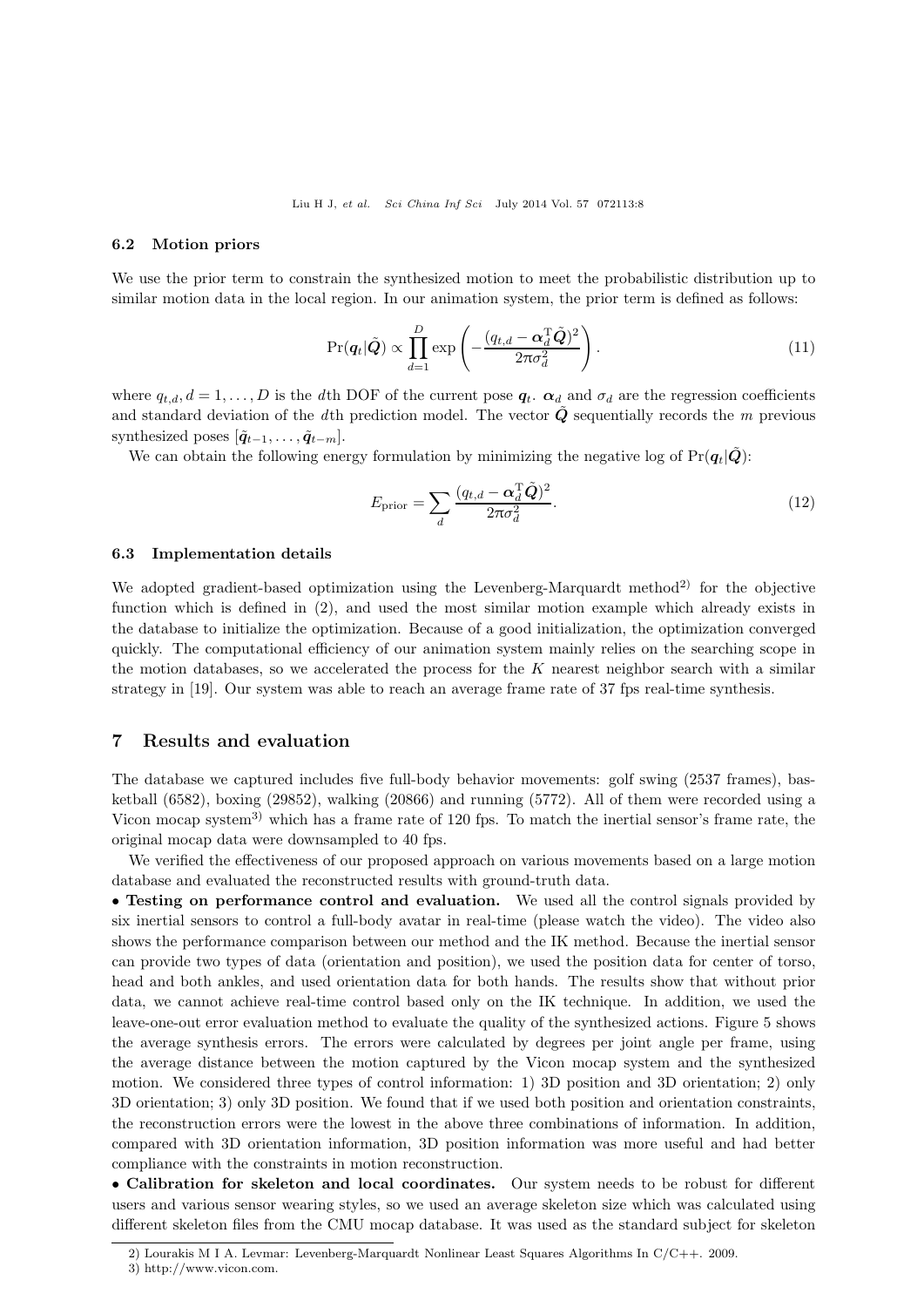

Liu H J, *et al. Sci China Inf Sci* July 2014 Vol. 57 072113:9

**Figure 5** Comparisons with inverse kinematics, local principle component analysis and local principle component regression algorithms. (a) Motion synthesis using only orientation signals provided by all the inertial sensors; (b) motion synthesis using only position signals provided by all the inertial sensors; (c) motion synthesis using both orientation and position signals provided by all the inertial sensors. The bars from left to right are mean error from IK, local PCA, local PCR and our method.



**Figure 6** Study of the comparison between calibration and no calibration by the user. Score 9 means most realistic, and score 0 means least realistic.

**Table 1** Skeleton size comparison for calibration

| Skeleton size      | Femur | <b>Tibia</b> | Back | Neck | Head | Clavicle | Humerus | Radius | Wrist |
|--------------------|-------|--------------|------|------|------|----------|---------|--------|-------|
| Standard Subject   | 7.23  | 7.54         | 7.89 | 4.21 | 1.93 | 3.89     | 6.57    | 4.02   | 1.85  |
| Calibration data 1 | 6.59  | 7.38         | 7.39 | 3.97 | 2.48 | 3.73     | 5.56    | 3.06   | 1.51  |
| Ground truth 1     | 6.53  | 7.41         | 7.42 | 3.94 | 2.59 | 3.75     | 5.51    | 3.09   | 1.54  |
| Calibration data 2 | 6.58  | 6.89         | 7.03 | 3.45 | 1.76 | 3.49     | 5.04    | 2.85   | 1.37  |
| Ground truth 2     | 6.57  | 6.81         | 6.99 | 3.39 | 1.72 | 3.47     | 4.99    | 2.71   | 1.35  |

calibration. We tested different users, and Table 1 shows the calibration results for several skeletons of two different users. We found that, after our calibration step, the user's skeleton size was close to his/her ground truth data captured by the Vicon mocap system. After the calibration process, we also obtained local coordinates for each sensor. We asked sixteen users to provide a score  $(1-9)$  for the online synthesized motions, without telling them whether we calibrated or not. The users were chosen from undergraduate students with little experience of 3D animation. We tested different human movements. Figure 6 shows the study of the comparisons of motion quality with and without calibration by the user. We found that users usually chose the motion after calibration as the better one, and give it a high score. The results from the user study told us that our calibration step is important and useful for the quality of our online motion control.

• **Comparisons with previous algorithms.** To test its performance, we compared the IK techniques,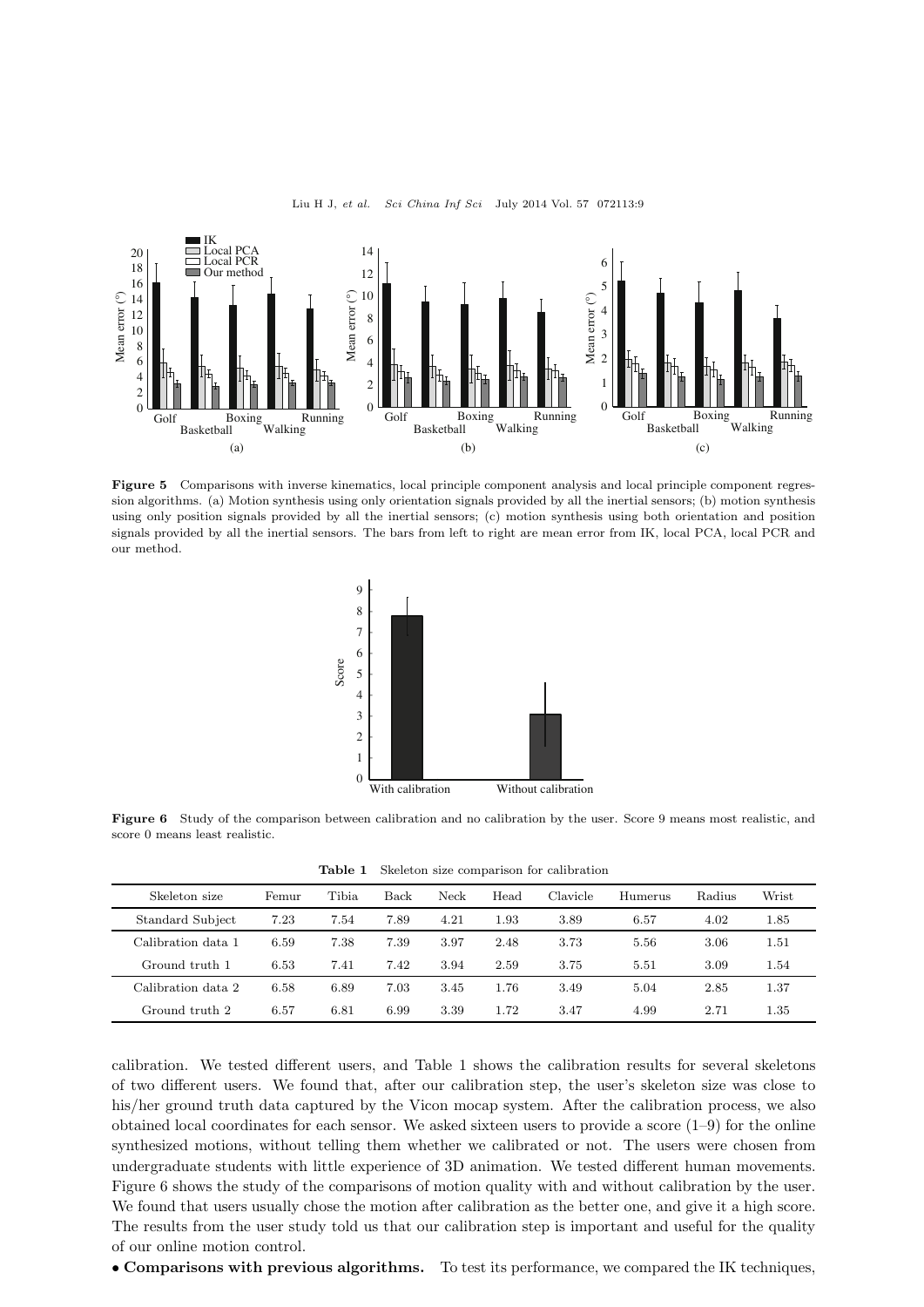

Liu H J, *et al. Sci China Inf Sci* July 2014 Vol. 57 072113:10

**Figure 7** Frame-by-frame comparison for one testing sequence. (a) Walking motion; (b) boxing motion. The lines from top to bottom are reconstruction errors from local PCA, local PCR and our method.

|            | $65609$ poses | $1.1\ \mathrm{M}$ poses |
|------------|---------------|-------------------------|
| IK         | 4.76          | 4.76                    |
| LPCA       | 1.97          | 1.42                    |
| LPCR       | 1.75          | 1.19                    |
| Our method | 1.43          | 0.87                    |

**Table 2** Comparison of the average reconstruction errors for different methods and different databases

local PCA models in [19] and local PCR models in [7] with the proposed model in our study. Figure 5 shows the standard deviations and mean errors of the reconstruction errors for various movements (golf swing, basketball, boxing, walking and running). Figure 7 shows the frame-by-frame comparison of reconstruction errors for single test data between the local PCA model, local PCR model and our proposed model. The assessment results indicated the synthesis results using our proposed method were better than the results created by the other two methods.

• **Different information from sensors.** The video of our study analyzed four combinations of input signals from the inertial sensors. The results told us that the more constraints used, the smaller the reconstruction errors. It is not surprising that when the total information from all sensors was used, the reconstruction errors were the smallest.

• **Testing on different databases.** Table 2 gives the average reconstruction errors of five different actions from four algorithms for two different training databases. One database has 65,609 poses based on five captured motion sequences, and the other has 1.1 M poses downloaded from the CMU database. The reconstruction errors were calculated using both 3D orientation and position constraints from six inertial sensors. We found that when the size of the training database was increased, the reconstruction error reduced. By testing on different databases, we also verified the benefits of the proposed model.

## **8 Conclusion**

In this study, a new local model was introduced for real-time control of a virtual person using only six initial sensors. The proposed method, which was based on a data-driven approach, was to use several nearest motion examples to construct sequential online local regression models for online motion synthesis. There was one limitation for the proposed method, which was that the motion data needed to be previously prepared for online search. However, the proposed model demonstrated better performance over previous models, and our performance interface which used only six sensors was much cheaper and less intrusive for full-body avatar control.